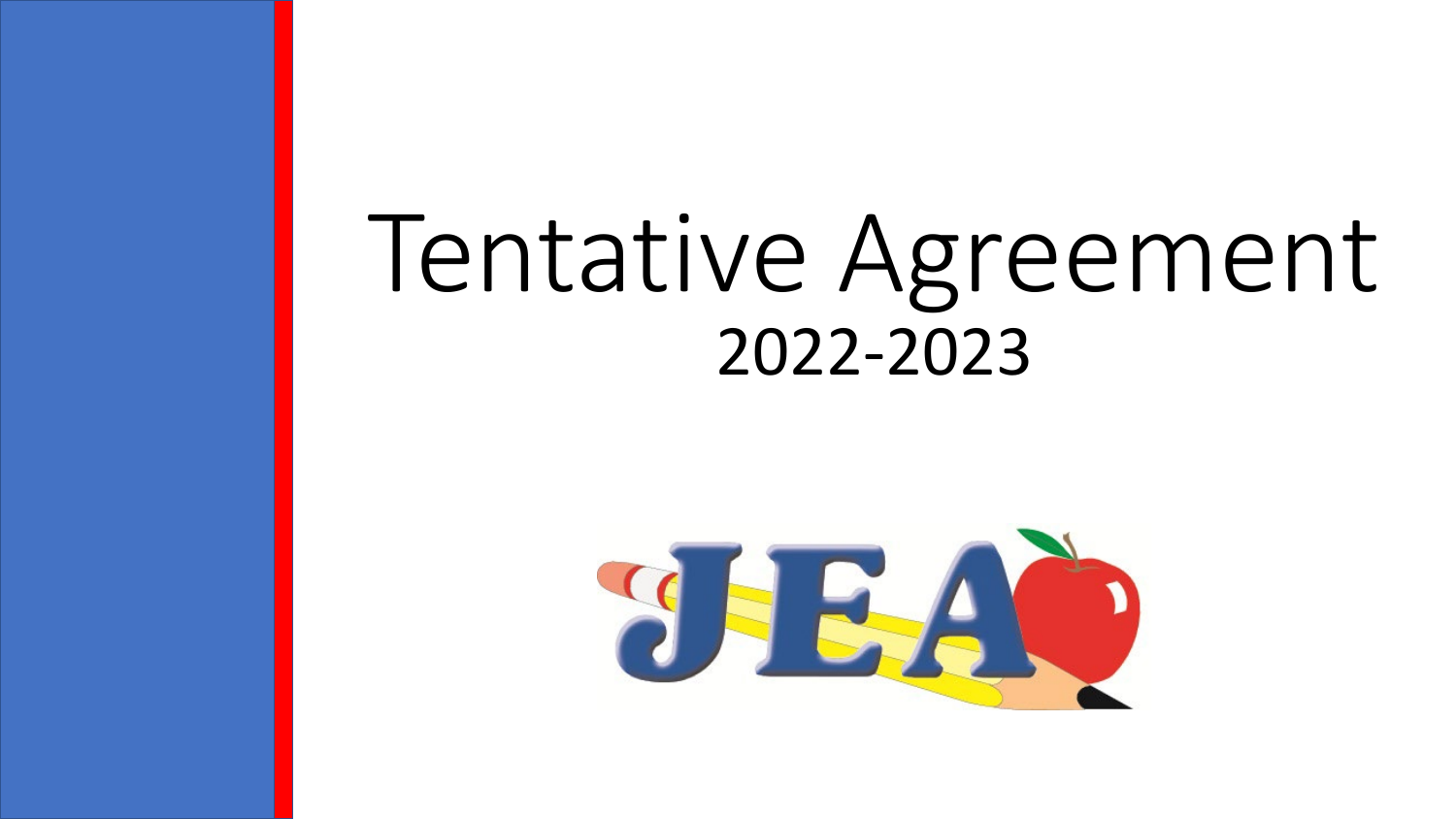#### Negotiations Team

- Carol Ramsay Silver Crest Elem
- Erik Wieben Sunset Ridge Middle
- Jacob Rollins Copper Hills High
- Kristi Critchlow JEA, UniServ Director

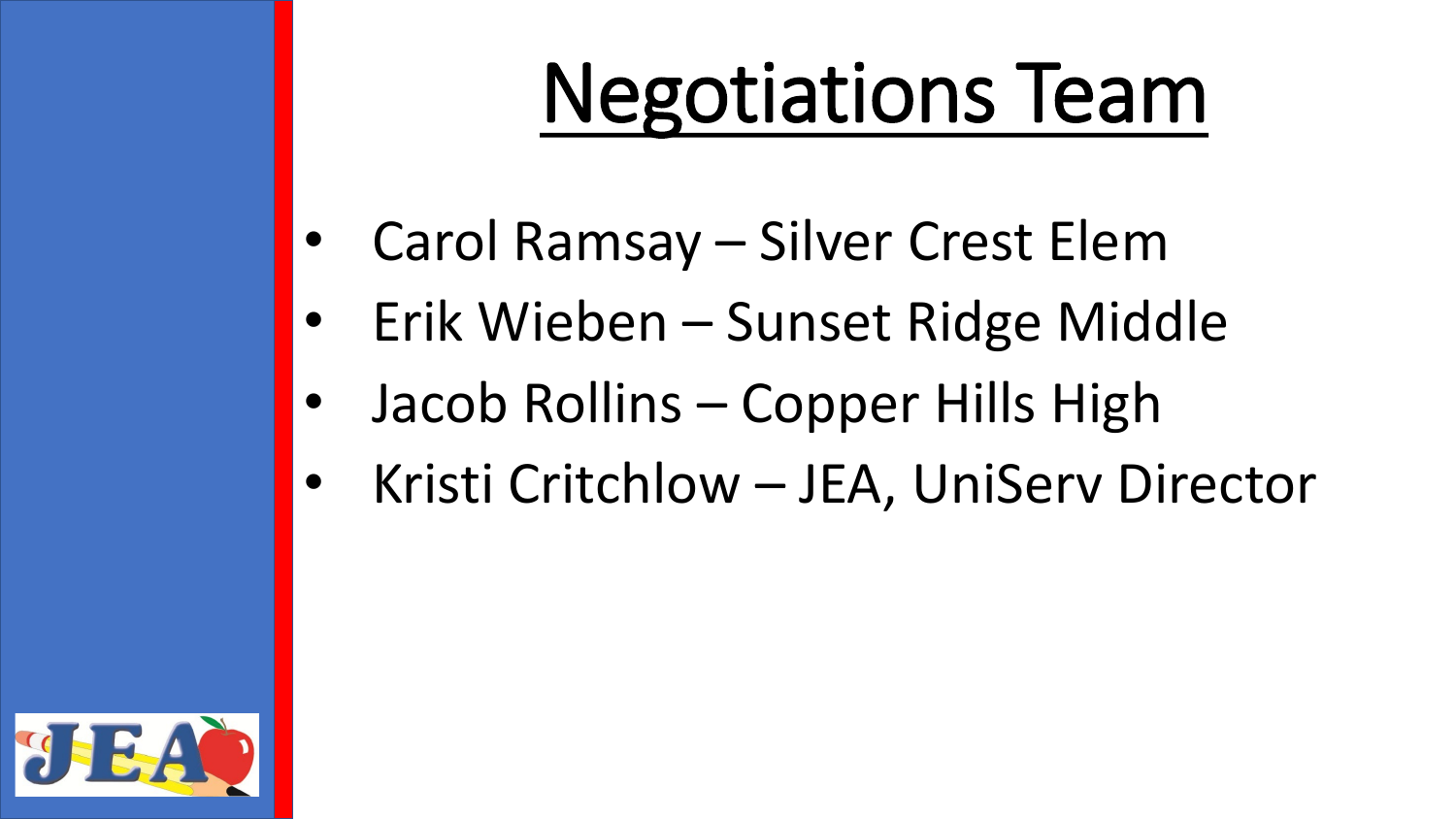## Salary and Benefits

- Salary level increase (STEP) \$875
- Educational advancements can be earned (LANE)
- Salary Adjustment (COLA) \$2,580
- Total Package: \$3,455
- No insurance increase

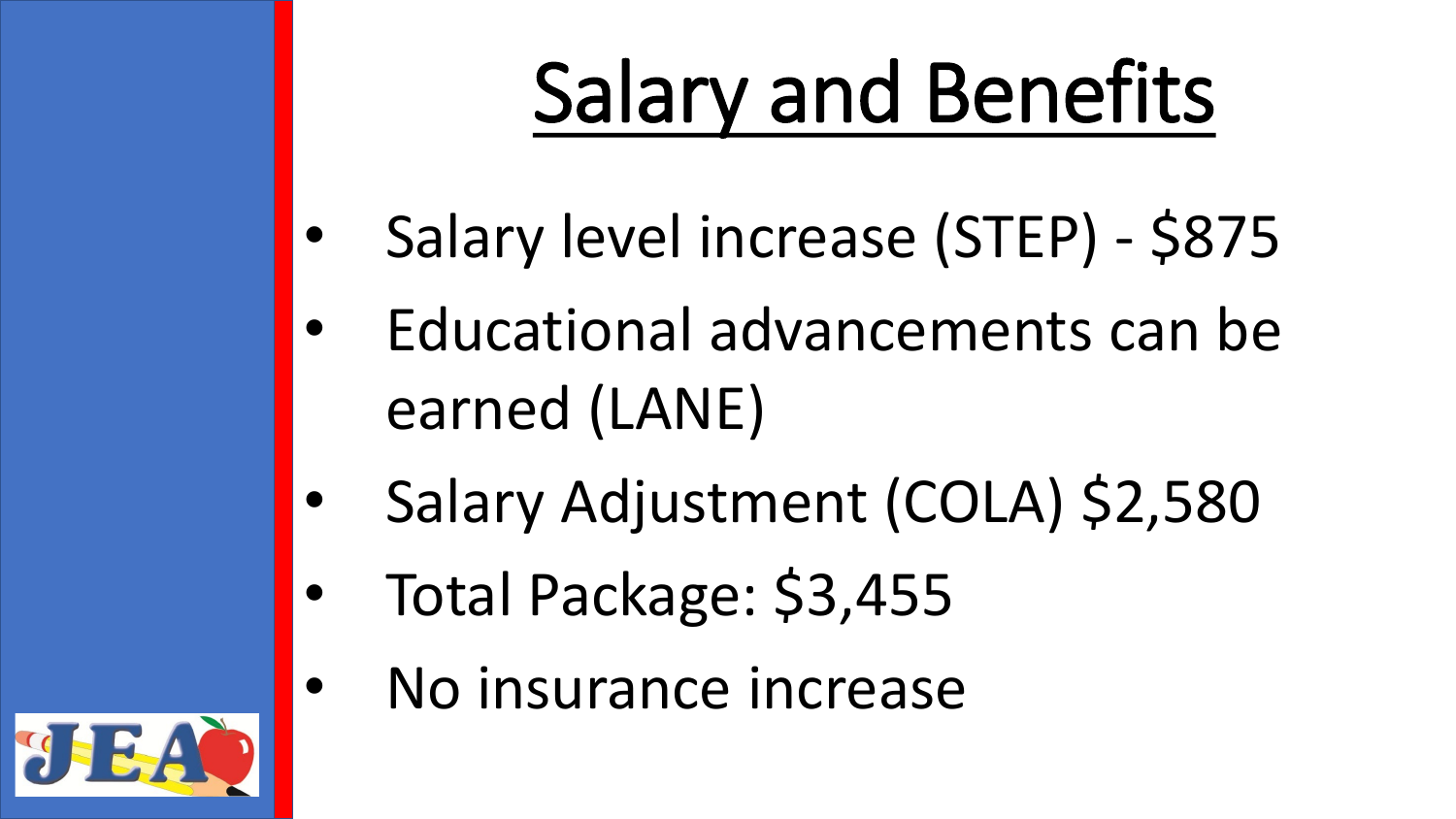### Salary and Benefits

Employees will cover fifty (50) percent of any future insurance premium increase and the District will cover fifty (50%) of any future insurance premium increase,; however, there is no insurance premium increase for the 2022-<br>2023 contract year.

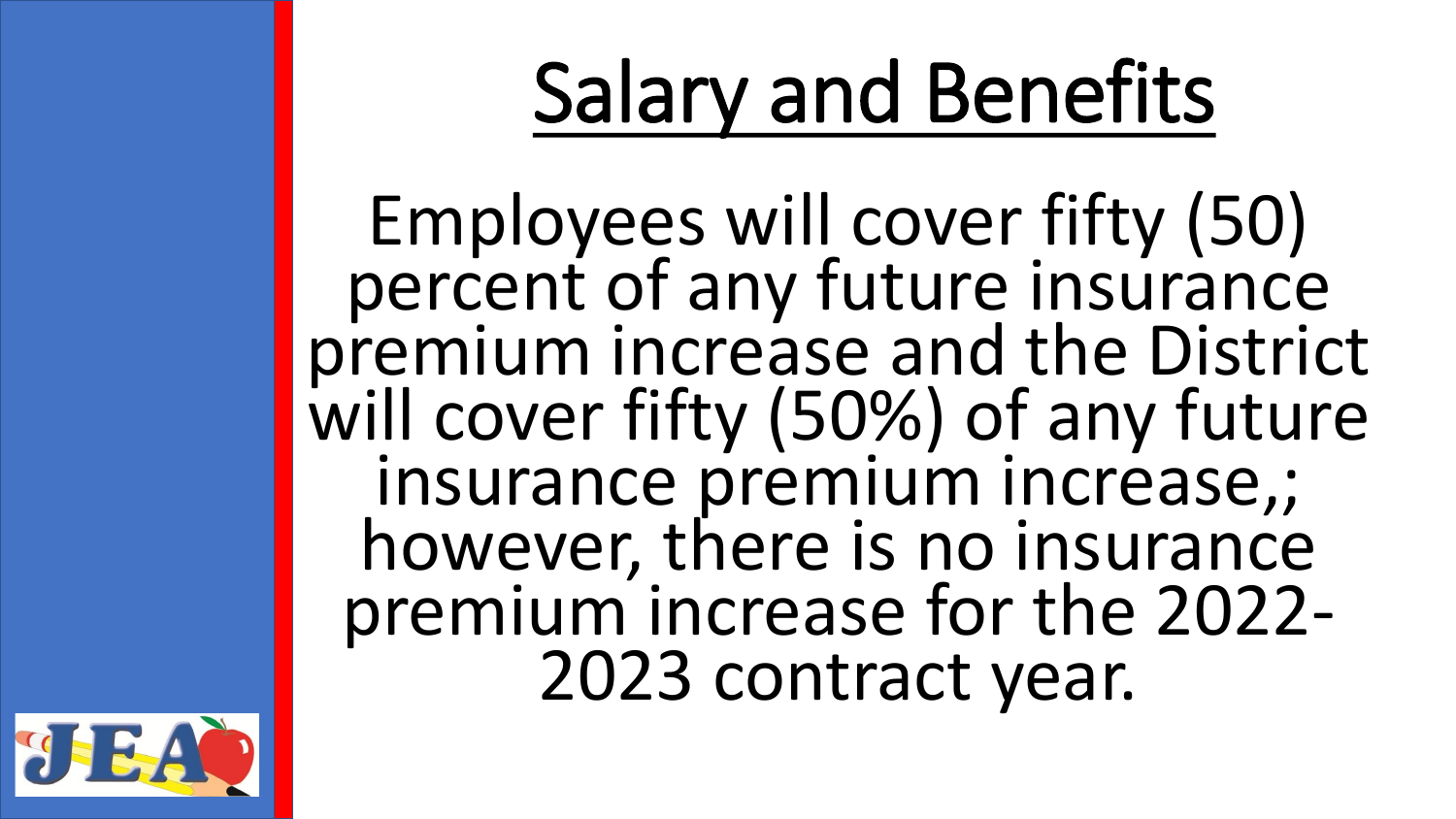## Policy Changes

- Educator-Directed Paid Professional Hours
	- Educators will be paid in June in accordance with HB396 for a percentage (dependent on the funding provided to the District from the State) of their hourly rate up to 32-hours of performed activities allowable under Utah Code 53F-7-202.

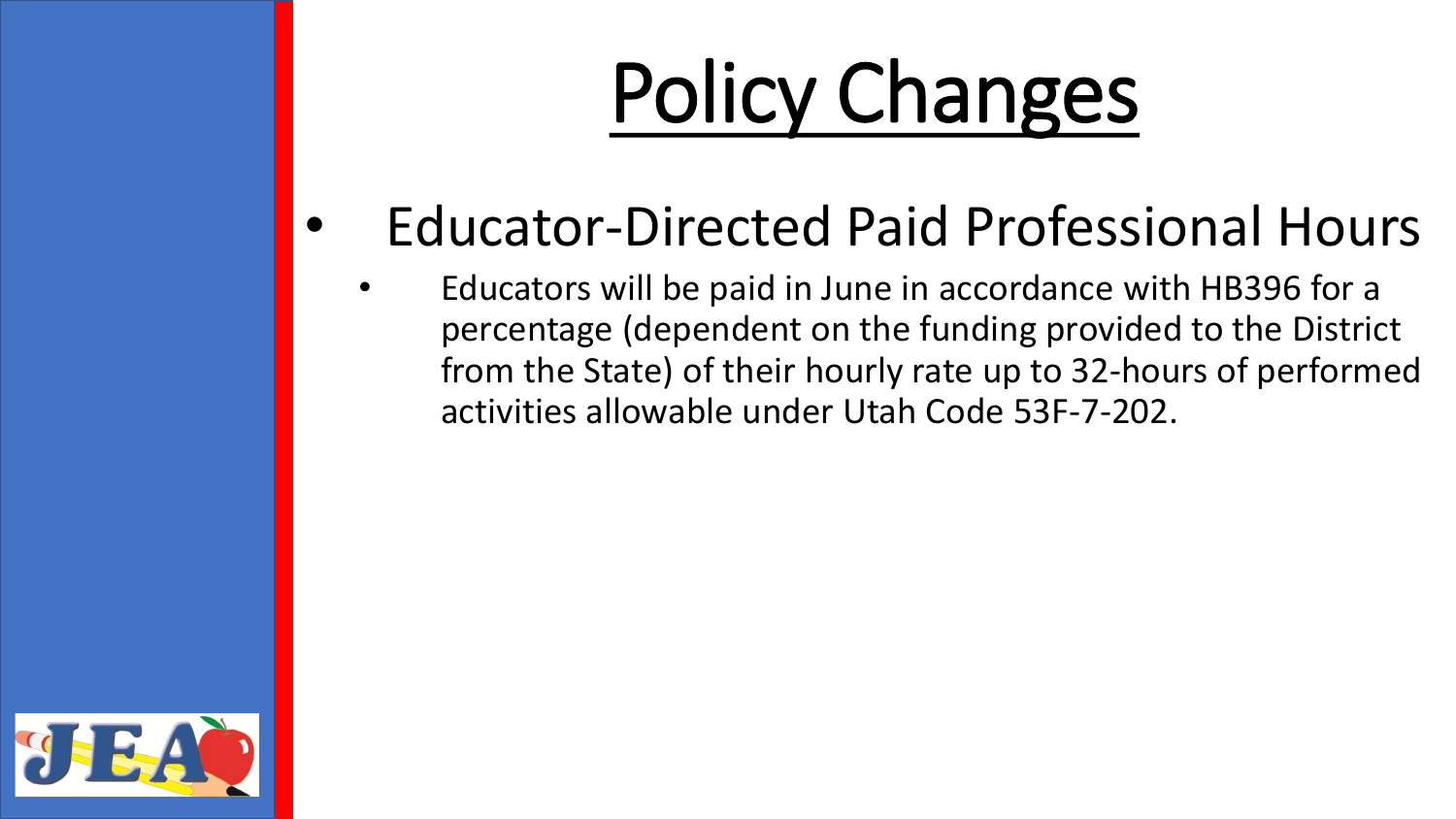### Ratification Process

- Once the tentative agreement has been made an email from SurveyMonkey will be sent to your preferred email address on file with JEA. If you do not receive an email by Friday, June 3, contact Kristi Critchlow, *kristi.critchlow@myUEA.org*.
- Follow the directions in the email to cast your vote
- Voting will close at 5 p.m. on Tuesday, June 7 at 5 p.m.